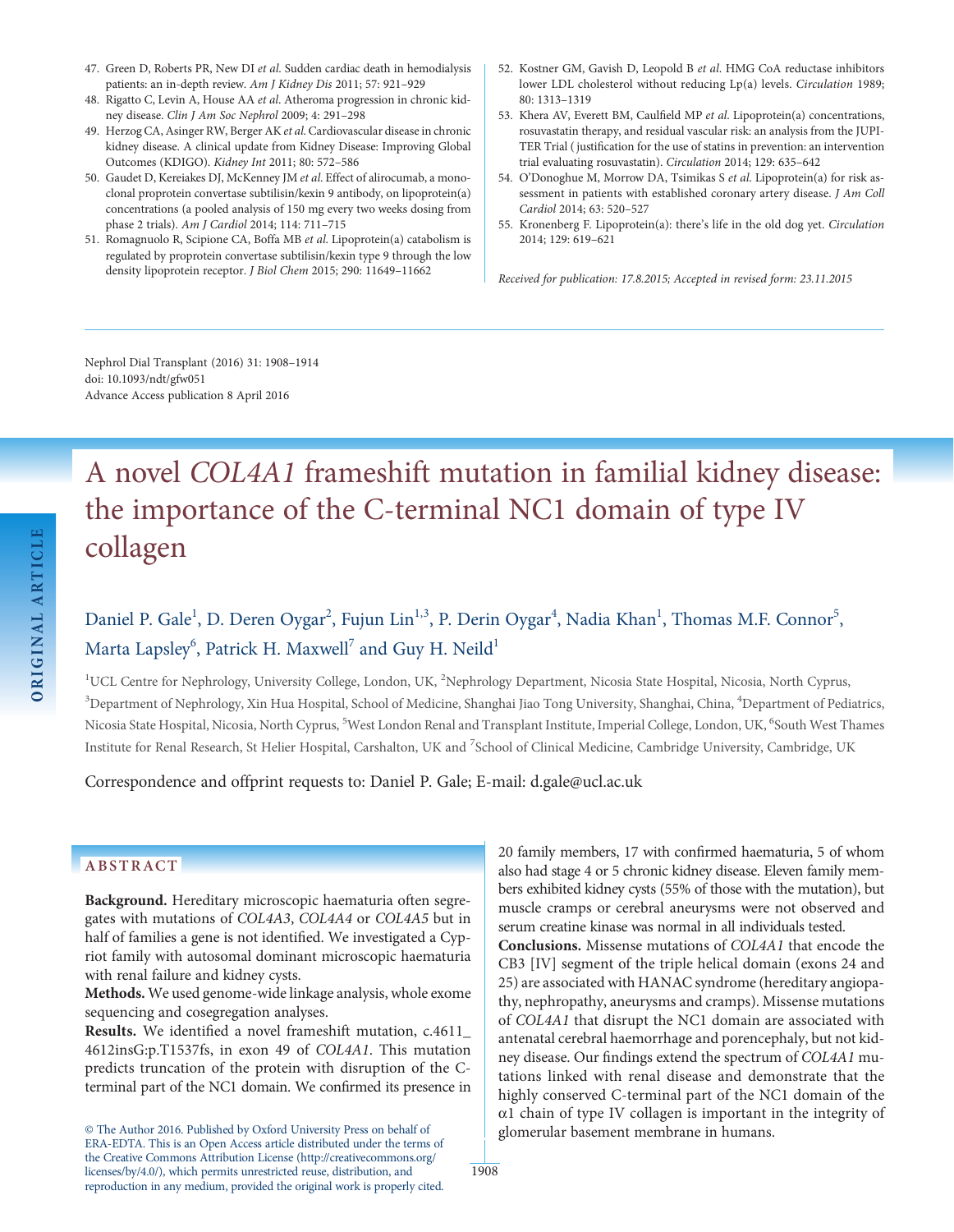<span id="page-1-0"></span>Keywords: COL4A1, familial nephropathy, genetic renal disease, glomerular basement membrane, type IV collagen

# INTRODUCTION

Isolated microscopic haematuria is a significant risk factor for kidney failure in later life [\[1\]](#page-5-0) and can be the presenting feature of a number of disorders, which can be monogenic or non-familial. Since kidney biopsy is seldom performed where there is no evidence of kidney damage (i.e. proteinuria, hypertension or renal impairment), a firm diagnosis has traditionally only been possible in patients with more advanced kidney disease. Today, however, the cause of familial kidney disease may be identified at an early stage using genetic testing. This can have important implications for the patient and his/her family because prognosis and risk to family and offspring depends on the diagnosis [\[2](#page-5-0)].

The most common inherited cause of microscopic haematuria is thin basement membrane nephropathy (TBMN), which is characterized by thinning or irregularity of the glomerular basement membrane visible on electron microscopy. In many families a cause is not identified, however, in 40–50% cases, TBMN is linked with a heterozygous mutation of the COL4A3, COL4A4 or COL4A5 genes that encode type IV collagen, and the clinical features overlap with the carrier state for autosomal recessive or X-linked Alport syndrome [[3](#page-5-0)–[5\]](#page-5-0). Most carriers of a heterozygous COL4A3/4 mutation have an excellent prognosis; however, 15–20% will develop renal impairment or even end-stage renal disease (ESRD), usually in later life [[4,](#page-5-0) [6](#page-5-0)]. Other monogenic causes of kidney disease that can present with isolated microscopic haematuria include Alport syndrome, which is either X-linked (caused by hemizygous mutation of COL4A5) or autosomal recessive (caused by bi-allelic mutation of the COL4A3 or COL4A4 genes); CFHR5 nephropathy (caused by an internal duplication of CFHR5 [[7\]](#page-5-0)); MYH9-associated glomerulopathy (caused by mutations of MYH9 and also associated with proteinuria, deafness and platelet abnormalities [\[8](#page-5-0)]); and hereditary angiopathy, nephropathy, aneurysms and cramps (HANAC) syndrome, which is associated with heterozygous mutations in exons 24 and 25 of the COL4A1 gene [[9\]](#page-5-0). We investigated a family of Turkish Cypriot origin in which microscopic haematuria and renal impairment segregated as a dominant trait (Figure 1).

## MATERIALS AND METHODS

All research involving human participants was performed with written informed consent and was approved by the ethics committee of Lefkosa Burhan Nalbantoğlu State Hospital. All participants provided informed consent for their involvement in the research in accordance with the Declaration of Helsinki and for publication of the study results. Individuals were genotyped on the Linkage IV panel (Illumina, San Diego, CA, USA)



FIGURE 1: (A) Family tree showing affected individuals participating in the genome-wide linkage study. P denotes proband. Estimated glomerular filtration rate in mL/min is shown for each individual (where known) and ESRD denotes end-stage renal disease. (B) Electron micrographs of kidney biopsy from individual III-5 showing thin glomerular basement membranes and lamellation and lucencies in the tubular basement membranes (arrowheads). (C) Genome-wide linkage excluded loci containing genes previously associated with haematuria, except for a locus on chromosome 13 that contains the COL4A1 gene (inset), LOD score = 3. (D) Sanger sequencing of exon 49 of COL4A1 demonstrated a G insertion, predicting a p.T1537fs mutation of the type IV collagen α1 chain.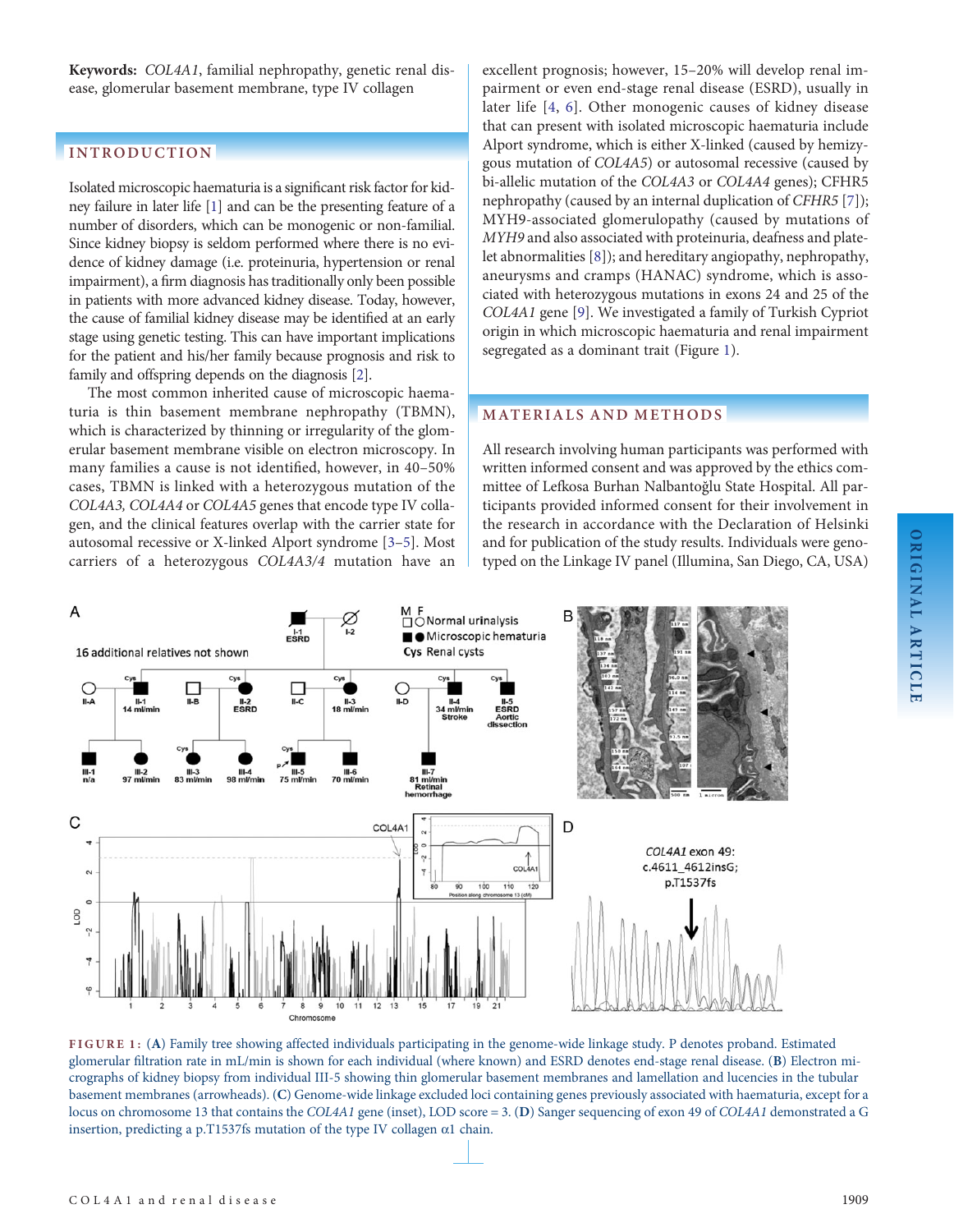according to the manufacturers' instructions. Linkage analysis was performed using GeneHunter v2.1 [[10](#page-5-0)]. Exome sequencing was performed by enrichment with the Agilent SureSelect All Exon array and sequencing using an Illumina Genome Analyzer IIx. Reads were aligned to the reference genome (GRCh37) using Novoalign (Novocraft Technologies, Selangor, Malaysia). Variants were called using GATK [\[11\]](#page-5-0) and annotated with Annovar [[12](#page-5-0)]. Resequencing of COL4A1 exon 49 was performed using the primers 5'-TGCTTGTTGTCCAGCTGAAAT-3' and 5'-ACAGGAGGAAAGGCAACCAC-3', amplified by polymerase chain reaction at an annealing temperature of 58°C. Three-dimensional models were generated using Jmol [\[13\]](#page-5-0), based on the crystal structure 1li1 from the protein database [[14](#page-5-0)].

Retinol-binding protein (RBP) was assayed as previously described using a polyclonal in-house sandwich ELISA [[15\]](#page-5-0). Urinary N-acetyl-beta-D-glucosaminidase (NAG) activity was measured using a kit from PPR Diagnostics (London, UK). Albumin and creatinine (enzymatic) were measured on an Abbott Architect (Abbott Diagnostics, Lake Forest, IL, USA).

# RESULTS

Clinical information was available for 29 family members, of whom 19 exhibited >1+ microscopic haematuria on urine dipstick testing. Fifteen family members had renal impairment [(estimated glomerular filtration rate eGFR) <90 mL/min], three requiring renal replacement therapy.

#### Genotype

Genes associated with autosomal dominant thin basement membrane nephropathy (COL4A3 and COL4A4) were sequenced in the proband by amplification of each exon and Sanger sequencing. This did not reveal any rare or likely pathogenic variants. A genome-wide linkage study was performed using DNA from 12 affected family members. This excluded linkage with loci containing the genes COL4A3, COL4A4, COL4A5, MYH9 and CFHR5 (LOD < $-2$  at each locus), but did demonstrate linkage (LOD = 3) with loci on chromosomes 6 and 13 that include the COL4A1 gene on chromosome 13 (Figure [1C](#page-1-0)). Whole exome sequencing was performed in the proband, which identified no likely pathogenic variants in COL4A3, COL4A4, COL4A5, MYH9 or CFHR5. Across the whole exome, 688 variants that were both rare (i.e. occur with an allele frequency of <0.5% in the 1000 genomes database) and predicted a change in amino acid sequence of a protein (including amino acid substitutions, insertions, deletions, splicing, frameshift or termination mutations) were identified. Of these, 644 were heterozygous and 270 were novel (i.e. not reported in dbSNP). Two rare variants, both heterozygous, occurred within the linked loci. One variant predicted a missense mutation p.A101T in TMEM14C (NM\_016462) on chromosome 6. This gene has not previously been associated with kidney disease and the variant is predicted to be benign, with SIFT and Polyphen scores of 0.42 and 0.023, respectively. The other variant was in the COL4A1 gene and encodes a novel frameshift mutation c.4611\_4612insG; p.T1537fs (transcript NM\_00185). This was considered a good candidate for causing

disease since other mutations in this gene are associated with HANAC syndrome, in which haematuria, kidney cysts and renal impairment are features.

The COL4A1 mutation was confirmed by Sanger sequencing (Figure [1D](#page-1-0)), and screening across all available samples revealed its presence in all affected individuals participating in the linkage study and in a further eight relatives, seven of whom had one or more of haematuria, cysts or evidence of reduced renal function (eGFR <90 mL/min). The individual lacking clear evidence of kidney disease was 23 years old at the time of assessment and had trace haematuria on dipstick testing. Eight offspring of affected family members were found not to harbour the COL4A1 variant, of whom one was found to have dipstick haematuria on a single occasion, associated with normal renal function and imaging, and one (designated individual II-6) exhibited renal impairment, haematuria, proteinuria and kidney cysts (Table 1). We regard these individuals as phenocopies, which is not an unexpected finding given the high prevalence of clinical evidence of kidney disease known to be present in this and other populations [\[16](#page-5-0)–[18\]](#page-6-0). The mutation is not present in any online databases of human genetic variation and was not detected by sequencing a cohort of 63 unrelated healthy Turkish Cypriot adults.

To determine whether an additional mutation might be segregating in other family members we went on to sequence COL4A3, COL4A4 and COL4A5 in individual II-2 (who harboured the COL4A1 mutation and had developed ESKD) and individual II-6. No rare or likely pathogenic mutations of these genes were identified in either of these individuals. We conclude that the COL4A1 mutation is responsible for the familial renal disease in this kindred. We went on to examine whole exome sequencing data from four other families in which glomerular basement membrane abnormalities and microscopic haematuria segregated as a dominant trait in the absence of a COL4A3, COL4A4 or COL4A5 mutation but did not find any additional likely pathogenic variants in COL4A1.

Table 1. Clinical features in family members with and without the COL4A1 p.T1537fs frameshift mutation

| Clinical feature     |              | With mutation  | Without mutation |
|----------------------|--------------|----------------|------------------|
| Haematuria           | Present      | 17             | $\overline{2}$   |
|                      | Absent/trace | $\overline{2}$ | 6                |
| Proteinuria          | Present      | 7              |                  |
|                      | Absent       | 12             | 7                |
| Kidney cysts         | Present      | 11             | 1                |
|                      | Absent       | 7              | 4                |
| Creatine kinase      | Elevated     | $\Omega$       | $\Omega$         |
|                      | Normal       | 16             | 6                |
| Retinal vessels      | Tortuous     | $\Omega$       | $\Omega$         |
|                      | Normal       | $\overline{4}$ | 0                |
| Kidney function      | eGFR > 90    | 5              | 7                |
|                      | eGFR 31-90   | 14             |                  |
|                      | eGFR < 30    | $\overline{4}$ | 0                |
|                      | <b>ESRD</b>  | 3              | 0                |
| Total family members |              | 20             | 8                |

Proteinuria: albumin:creatinine ratio >3.0 mg/mmol; kidney cysts: as seen on renal ultrasound; retinal vessels: as seen by retinal photography.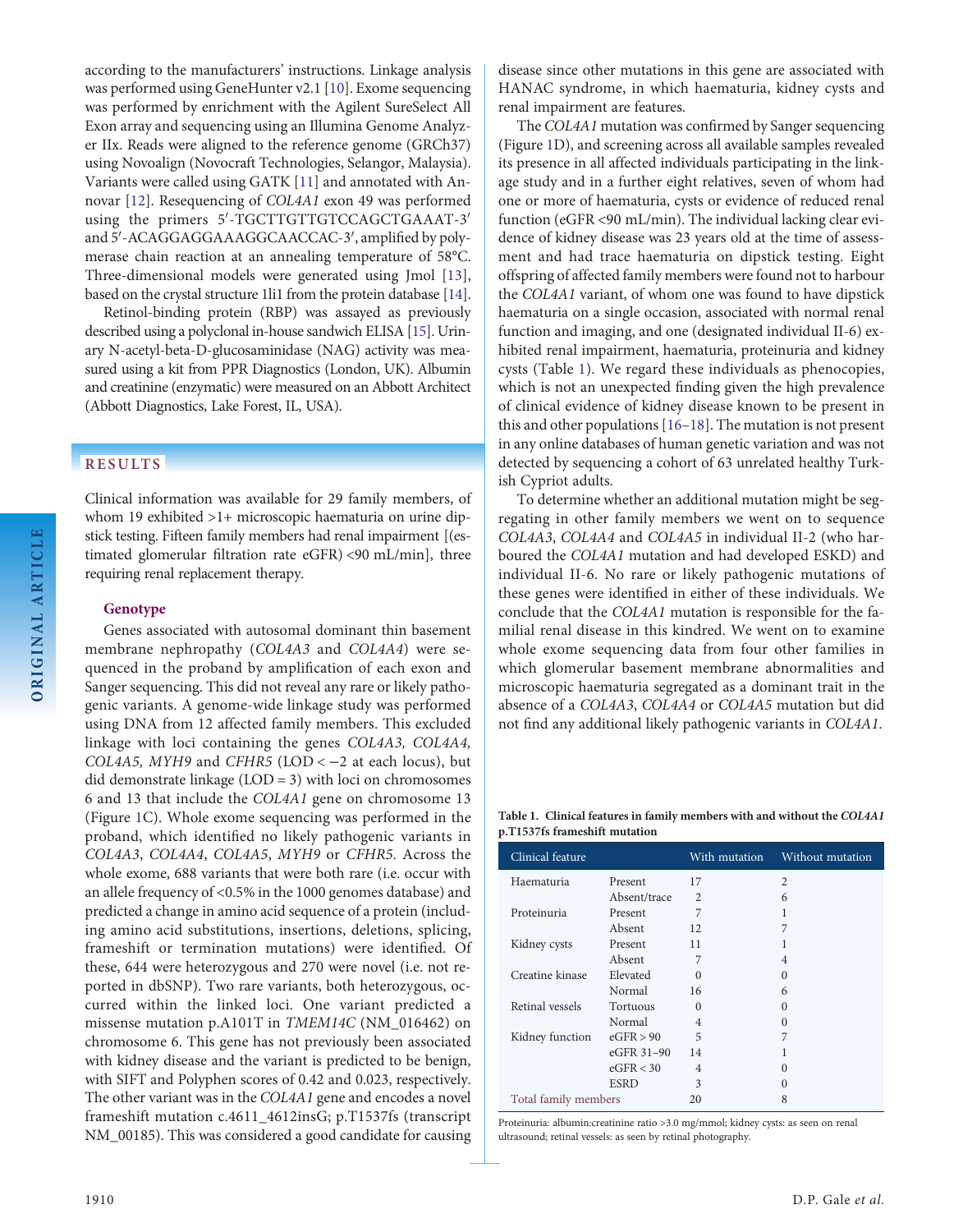#### <span id="page-3-0"></span>Clinical phenotype

Renal failure was unpredictable, with creatinine rising above the normal range in some affected members after the age of 40 years. End-stage renal failure ranged from 63 to 70 years in three of nine siblings in the first generation. In those affected, one or more kidney cysts were detectable by ultrasound from the age of 40 years in 12 family members. Hypertension was variable, but could be present from 35 years of age. No family members reported a history of muscle cramps or cerebral aneurysms, and serum creatine kinase was normal in all 22 family members tested. Some family members had evidence of vascular disease (summarized in Figure [1](#page-1-0)A). Hyperuricaemia was not found and no patient had a history of gout. Brain MRI scanning and retinal photography in four affected members of the family revealed no evidence of cerebral or ocular angiopathy.

Little or no proteinuria (albumin:creatinine ratio <3 mg/ mmol) was found until the eGFR was <50 mL/min/1.73 m<sup>2</sup>. Urine samples from 15 affected people were also investigated for tubular proteinuria. Of the 10 mutation carriers without microalbuminuria, 5 had an elevated RBP:creatinine ratio ≥25 mg/mmol (97.5th upper centile <18 mg/mmol creatinine) and 3 had an elevated NAG:creatinine ratio (normal range  $<$ 28  $\mu$ mol/h/L).

A kidney biopsy was performed in one family member at age 47 years to investigate familial nephropathy and reduced eGFR. Light microscopic examination was normal with the exception of minimal global glomerulosclerosis (1 of 25 glomeruli) and <1% tubular atrophy. Immunostains for type IV collagen were not performed, but stains for immunoglobulins and complement were negative. Electron microscopy demonstrated areas of thinning of glomerular basement membranes (down to 93.5 nm) and subtle lamellation of tubular basement membranes (Figure [1B](#page-1-0)). Glomerular basement membrane splitting or irregularity of the outer surface was not observed and the ultrastructural appearances were judged to represent thin basement membrane nephropathy rather than Alport syndrome.

# **DISCUSSION**

Type IV collagen is an important constituent of the extracellular matrix and forms a complex meshwork that provides structural integrity to basement membranes [\[19\]](#page-6-0). Individual type IV collagen molecules are made up of three alpha chains that form a heterotrimeric structure that includes a non-collagenous (NC1) domain at the C-terminus that initiates heterotrimer formation [[20\]](#page-6-0), and a long collagenous 'tail' interspersed with non-collagenous interruptions. The collagenous domains of three alpha chain subunits interweave to form a stiff triple helical structure and the non-collagenous interruptions likely confer flexibility and allow intermolecular cross-linking, leading to formation of the macromolecular collagen network [[21](#page-6-0)]. The NC1 domains of adjacent trimers are themselves covalently cross-linked by sulfilimine bonds at conserved residues to form hexamers [[22](#page-6-0)]. The α1.α1.α2 isoform of type IV collagen is composed of two  $\alpha$ 1 chains and one  $\alpha$ 2 chain, encoded by the genes COL4A1 and COL4A2, respectively, and is very highly conserved across species, forming an important component of most basement membranes. This contrasts with the other naturally occurring type IV collagen isoforms  $(α3.α4.α5$  and α5.α5.α6) that have a more restricted distribution of expression and are less broadly conserved across species [[21](#page-6-0)].

Pathogenic mutations of COL4A1 are associated with neurological, vascular and renal disorders. Previously described phenotypes cluster into primarily neurological disease, in which porencephaly (the occurrence of fluid filled cavities in the brain) and cerebral vasculopathy or haemorrhage cause significant neurological damage early in life [\[23\]](#page-6-0), and HANAC syndrome, in which neurological involvement tends to be milder and haematuria, kidney cysts and occasionally late-onset renal impairment are features [[9](#page-5-0)]. The mechanisms of pathogenicity in COL4A1-associated diseases are incompletely understood. However, it is unlikely that haplo-insufficiency is a major contributor in most cases: previously described pathogenic mutations

#### Table 2. The C-terminal NC1 domain of COL4A1 is highly conserved across species

| Common name          | Phylum     | Latin name              | Sequence                                                   |
|----------------------|------------|-------------------------|------------------------------------------------------------|
| Mutant allele        |            |                         | TPEPMPMSMAPITGGGKHKTIY                                     |
| Human                | Chordata   | Homo sapiens            | TPEPMPMSMAPITGENIRPFISRCAVPTPSTLKAGELRTHVSRCQVCMRRT        |
| Chimpanzee           | Chordata   | Pan troglodytes         | TPEPMPMSMAPITGENIRPFISRCAVPTPSTLKAGELRTHVSRCOVCMRRT        |
| Monkey               | Chordata   | Macaca mulatta          | TPEPMPMSMAPITGDNIRPFISRCAVPTPSTLKAGELRTHVSRCOVCMRRT        |
| Wolf                 | Chordata   | Canis lupus             | TPEPMPMSMAPIAGDNIRPFISRCAVPTPSTLKAGELRTHVSRCQVCMRRT        |
| Cow                  | Chordata   | Bos taurus              | TPEPMPMSMAPITGENIRPFISRCAVPTPSTLKAGELRTHVSRCQVCMRRT        |
| Mouse                | Chordata   | Mus musculus            | TPEPMPMSMAPISGDNIRPFISRCAVPTPSTLKAGELRTHVSRCQVCMRRT        |
| Rat                  | Chordata   | Rattus norvegicus       | TPEPMPMSMAPISGDNIRPFISRCAVPTPSTLKAGELRTHVSRCQVCMRRT        |
| Chicken              | Chordata   | Gallus gallus           | TPEPMPMSMAPITGESIRPFISRCSVPTPSTLKAGDLRSNVSRCOVCMRNT        |
| Zebrafish            | Chordata   | Danio rerio             | TPEPMPMSMAPVTGESIKPFISRCAVPVPATLKAGSLRTHISRCOVCMKRV        |
| Xenopus              | Chordata   | Xenopus tropicalis      | TPEPMPMSMAPITGDGIKPFISRCTVPTPSTLKAGDLRTHVSRCQVCMRRTS       |
| Fruit Fly            | Arthropoda | Drosophila melanogaster | T-TNAAIPMMPVENIEIROYISRCVVPOOOTIKAGEROSHVSRCOVCMKNSS       |
| Roundworm            | Nematoda   | Ascaris suum            | LSTTAPIPMMPVSEGGIEPYISRCAVPESETLKAGSLRTRVSRCOVCIRSPDVOPYRG |
| Roundworm            | Nematoda   | Caenorhabditis elegans  | TDEPMTPMMNPVTGTAIRPYISRCAVPMSQTLKAGGLKDRVSRCOVCLKNR        |
| Pink Hydroid         | Cnidaria   | Ectopleura larynx       | TPEPMPMMMNPVEGRDIEKYVSRCSVPQSQTLKAGNQRSRISRCQVCMRRR        |
| Freshwater Jellyfish | Cnidaria   | Craspedacusta sowerbyi  | STEQEPNMMRPSKGIENRDYISRCIVPVPETIKAGOLRORVSRCAVCMKNNKANEP   |

The residues ( $M^{93}$  and  $K^{211}$ ) that participate in the sulfilimine bond between adjacent heterotrimers are in bold. Approximately 100 residues (denoted by '...') are omitted for clarity. The mutant terminal peptide present in the family is underlined and lacks  $K^{211}$ . Adapted from Fidler et al. [\[25\]](#page-6-0).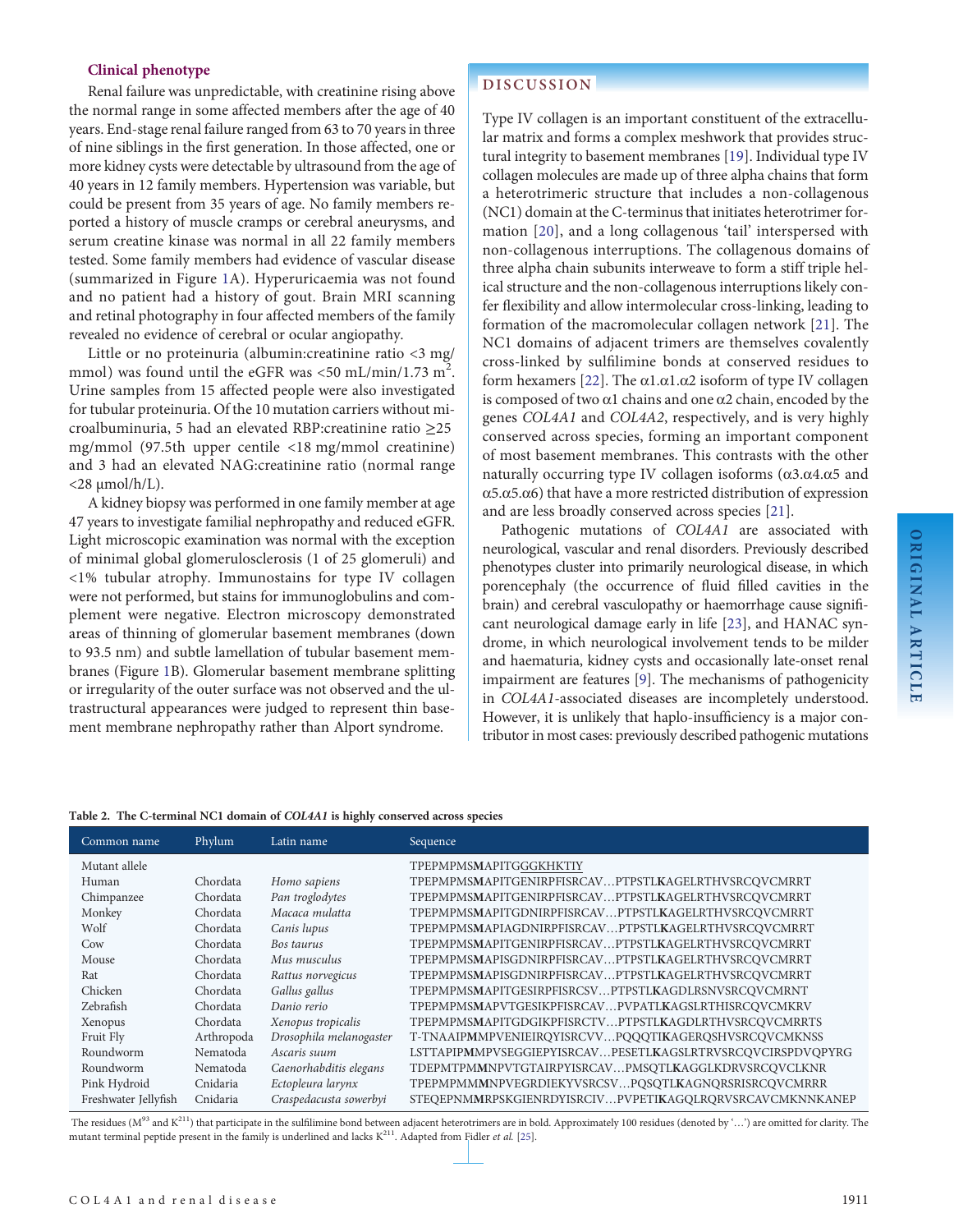

FIGURE 2: (A) The NC1 domain of one α1 chain (white) of a trimeric type IV collagen molecule forms two sulfilimine bonds (yellow) with the NC1 domain of an α1 chain of the adjacent trimer (violet). Additional alpha chains in each trimer not shown. (B) The NC1 domains of two α1(IV) chains (white and orange) and one  $\alpha$ 2(IV) chain (red) interact to form a heterotrimer, viewed face on to the dimerization surface [i.e. perpendicular to the view shown in (A)]. (C) The truncated protein predicted by the p.T1537fs mutation lacks the C-terminal  $K^{211}$  residue and hence is only able to form a single sulfilimine bond. (D) Truncation of the protein is predicted to disrupt the normal interaction with one other subunit of a type IV collagen heterotrimer, although the surface interacting with the other subunit is intact.

in humans are almost all missense variants and do not include early nonsense mutations or heterozygous whole gene deletions; only a single collagenous-domain frameshift mutation that reduced transcript levels has been reported to date [\[23](#page-6-0)]. Moreover, mice heterozygous for a null Col4A1 allele do not display any detectable phenotype [\[21](#page-6-0)]. Mutations causing HANAC syndrome have been reported only in exons 24 and 25 of COL4A1, encoding a region of the protein that contains multiple potential integrin-binding sites, and it has been suggested that disruption of normal interaction between type IV collagen and integrins might be responsible for HANAC syndrome [\[21](#page-6-0), [24\]](#page-6-0). Thinning of glomerular basement membranes (in which α3.α4.α5 is the predominant type IV collagen isoform) is not reported in either HANAC syndrome or other COL4A1-associated diseases.

Frameshift variants of COL4A1 are exceedingly rare, with only one example observed (encoding p.P438fs) in >120 000 alleles tested in the ExAC project and a single pathogenic allele ( p. G696fs) reported previously in the medical literature [[23](#page-6-0)]. The p.T1537fs mutation we identified is predicted to result in the substitution of the 132 C-terminal amino acids of the protein with the peptide 'GGGKHKTIY' followed by a premature termination codon. The missing C-terminal domain is highly conserved across evolution ( present even in cnidarian and nematode species; see Table [2\)](#page-3-0) and includes Lysine 211  $(K<sup>211</sup>)$ , which is essential for the sulfilimine bond cross-linking adjacent trimers to form hexameric type IV collagen [[25\]](#page-6-0). It also encodes the part of the protein that interacts with one (but not both) of the other subunits in a heterotrimer (Figure 2).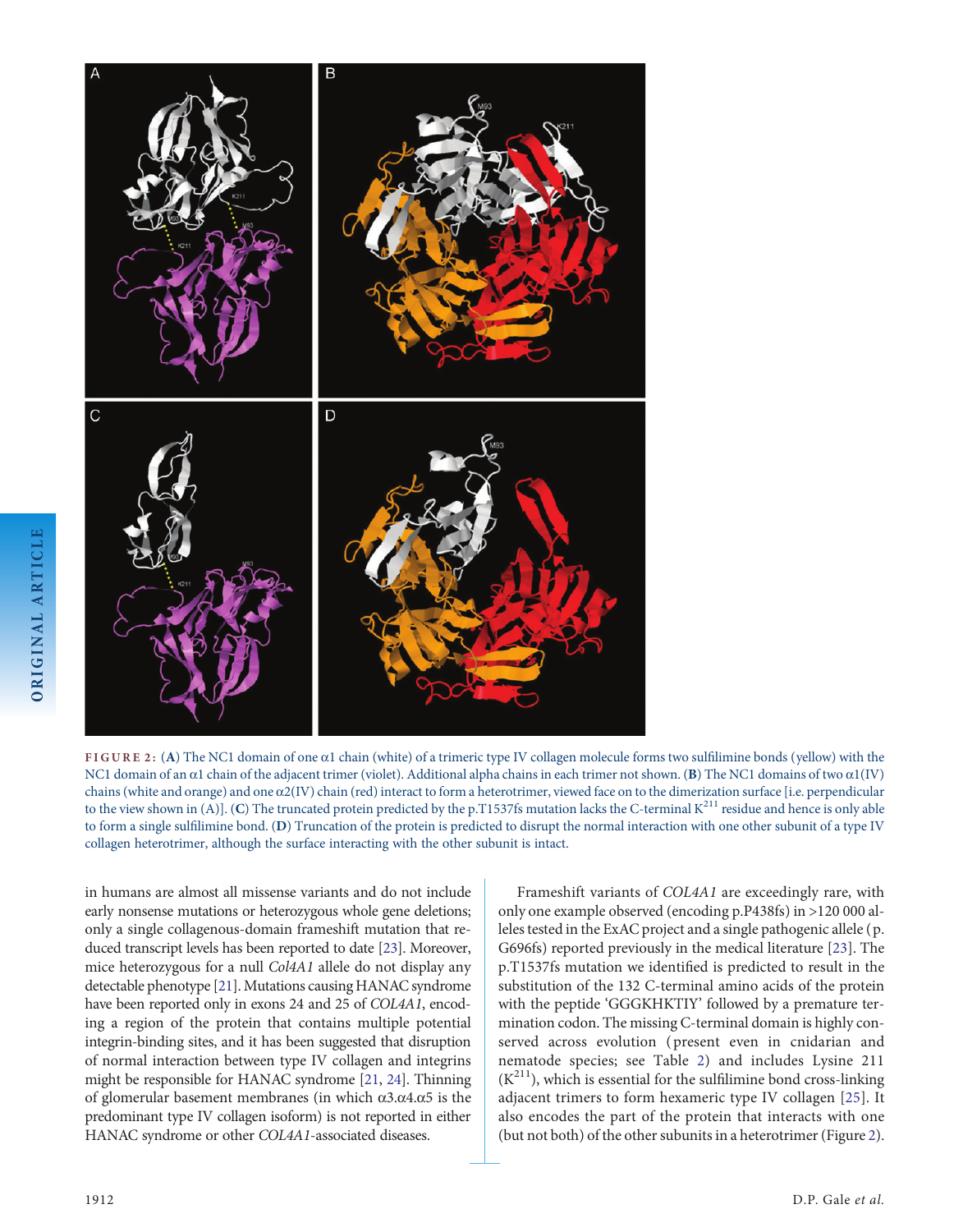<span id="page-5-0"></span>One possible mechanism whereby loss of this part of the NC1 domain could cause disease includes disruption of sulfilimine bond(s) by inclusion of one or more defective  $\alpha$ 1 chain missing the C-terminal part of its NC1 domain within an  $\alpha$ 1. α1.α2 type IV collagen heterotrimer ([Supplementary Video](http://ndt.oxfordjournals.org/lookup/suppl/doi:10.1093/ndt/gfw051/-/DC1) [S1\)](http://ndt.oxfordjournals.org/lookup/suppl/doi:10.1093/ndt/gfw051/-/DC1). Alternatively, since it is known that  $\alpha$ 1 type IV chains are expressed in podocytes and present in glomeruli of healthy adults [\[26](#page-6-0), [27\]](#page-6-0), it is possible that the defective NC1 domain resulting from this mutation could cause incorrect recognition and assembly of glomerular type IV collagen heterotrimers [\[20\]](#page-6-0), perhaps resulting in incorporation of the mutant  $\alpha$ 1 subunit in  $\alpha$ 3. α4.α5 type IV collagen trimers of glomerular basement membranes. This might explain the observed thinning of glomerular basement membranes. Our data clearly do not exclude a dominant negative or gain-of-function effect of the mutation mediated by a mechanism unrelated to trimer formation, such as interaction of monomeric mutant protein with type IV collagen via the non-collagenous interruptions within the alpha chains. The possibility that the disease mechanism is disruption of basement membrane formation due to haplo-insufficiency for COL4A1 is considered less likely for the reasons stated above. A homozygous truncating mutation within the C-terminal NC1 domain of COL4A4 has previously been reported in association with autosomal recessive Alport syndrome, but the phenotype of the obligate carrier parents was not documented in this report [[28](#page-6-0)], so it is not known whether this similar mutation in a different type IV collagen chain in heterozygosity has similar phenotypic effects to the mutation described here.

In summary, we present a novel COL4A1 mutation linked with kidney disease that is predicted to cause loss of a highly conserved part of the C-terminal NC1 domain of the α1 type IV collagen chain that is important in interactions within and between type IV collagen heterotrimers. This demonstrates that this part of the protein is important in the normal function of type IV collagen in humans.

#### SUPPLEMENTARY DATA

[Supplementary data are available online at http://ndt.oxford](http://ndt.oxfordjournals.org/lookup/suppl/doi:10.1093/ndt/gfw051/-/DC1) [journals.org.](http://ndt.oxfordjournals.org/lookup/suppl/doi:10.1093/ndt/gfw051/-/DC1)

### ACKNOWLEDGEMENTS

The authors thank the patients and their families. We also thank Meral Yükseliş for assistance with data and sample collection. An abstract related to this work was presented at the European Renal Association conference in London in May 2015. D.P.G. is supported by the UK Medical Research Council and P.H.M. by a Wellcome Trust Investigator Award. This work was also supported by funding from the European Renal Association, Rosetrees and St Peter's Trusts. Funding to pay the Open Access publication charges for this article was provided by the Medical Research Council.

# CONFLICT OF INTEREST STATEMENT

The authors have no competing interests. The results presented in this paper have not been published previously in whole or part, except in abstract format.

(See related article by Savige. A further genetic cause of thin basement membrane nephropathy. Nephrol Dial Transplant 2016; 31: 1758–1760)

#### **REFERENCES**

- 1. Vivante A, Afek A, Frenkel-Nir Y et al. Persistent asymptomatic isolated microscopic hematuria in Israeli adolescents and young adults and risk for end-stage renal disease. JAMA 2011; 306: 729–736
- 2. Gale DP. How benign is hematuria? Using genetics to predict prognosis. Pediatr Nephrol 2013; 28: 1183–1193
- 3. Pierides A, Voskarides K, Athanasiou Y et al. Clinico-pathological correlations in 127 patients in 11 large pedigrees, segregating one of three heterozygous mutations in the COL4A3/COL4A4 genes associated with familial haematuria and significant late progression to proteinuria and chronic kidney disease from focal segmental glomerulosclerosis. Nephrol Dial Transplant 2009; 24: 2721–2729
- 4. Temme J, Peters F, Lange K et al. Incidence of renal failure and nephroprotection by RAAS inhibition in heterozygous carriers of X-chromosomal and autosomal recessive Alport mutations. Kidney Int 2012; 81: 779–783
- 5. Buzza M, Wang YY, Dagher H et al. COL4A4 mutation in thin basement membrane disease previously described in Alport syndrome. Kidney Int 2001; 60: 480–483
- 6. Voskarides K, Damianou L, Neocleous V et al. COL4A3/COL4A4 mutations producing focal segmental glomerulosclerosis and renal failure in thin basement membrane nephropathy. J Am Soc Nephrol 2007; 18: 3004–3016
- 7. Gale DP, de George EG, Cook HT et al. Identification of a mutation in complement factor H-related protein 5 in patients of Cypriot origin with glomerulonephritis. Lancet 2010; 376: 794–801
- 8. Han KH, Lee H, Kang HG et al. Renal manifestations of patients with MYH9-related disorders. Pediatr Nephrol 2011; 26: 549–555
- 9. Plaisier E, Gribouval O, Alamowitch S et al. COL4A1 mutations and hereditary angiopathy, nephropathy, aneurysms, and muscle cramps. N Engl J Med 2007; 357: 2687–2695
- 10. Markianos K, Daly MJ, Kruglyak L. Efficient multipoint linkage analysis through reduction of inheritance space. Am J Hum Genet 2001; 68: 963–977
- 11. McKenna A, Hanna M, Banks E et al. The Genome Analysis Toolkit: a MapReduce framework for analyzing next-generation DNA sequencing data. Genome Res 2010; 20: 1297–1303
- 12. Wang K, Li M, Hakonarson H. ANNOVAR: functional annotation of genetic variants from high-throughput sequencing data. Nucleic Acids Res 2010; 38: e164
- 13. Jmol: an open-source Java viewer for chemical structures in 3D. 2015. [http://](http://jmol.sourceforge.net/) [jmol.sourceforge.net/](http://jmol.sourceforge.net/)
- 14. Than ME, Henrich S, Huber R et al. The 1.9-A crystal structure of the noncollagenous (NC1) domain of human placenta collagen IV shows stabilization via a novel type of covalent Met-Lys cross-link. Proc Natl Acad Sci USA 2002; 99: 6607–6612
- 15. Lapsley M, Akers K, Norden AG. Sensitive assays for urinary retinolbinding protein and beta-2-glycoprotein-1 based on commercially available standards. Ann Clin Biochem 1998; 35(Pt 1): 115–119
- 16. Chadban SJ, Briganti EM, Kerr PG et al. Prevalence of kidney damage in Australian adults: The AusDiab kidney study. J Am Soc Nephrol 2003; 14 (7 Suppl 2): S131–S138
- 17. Levine AP, Connor TMF, Oygar DD et al. Combinatorial Conflicting Homozygosity (CCH) analysis enables the rapid identification of shared genomic regions in the presence of multiple phenocopies. BMC Genomics 2015; 16: 163